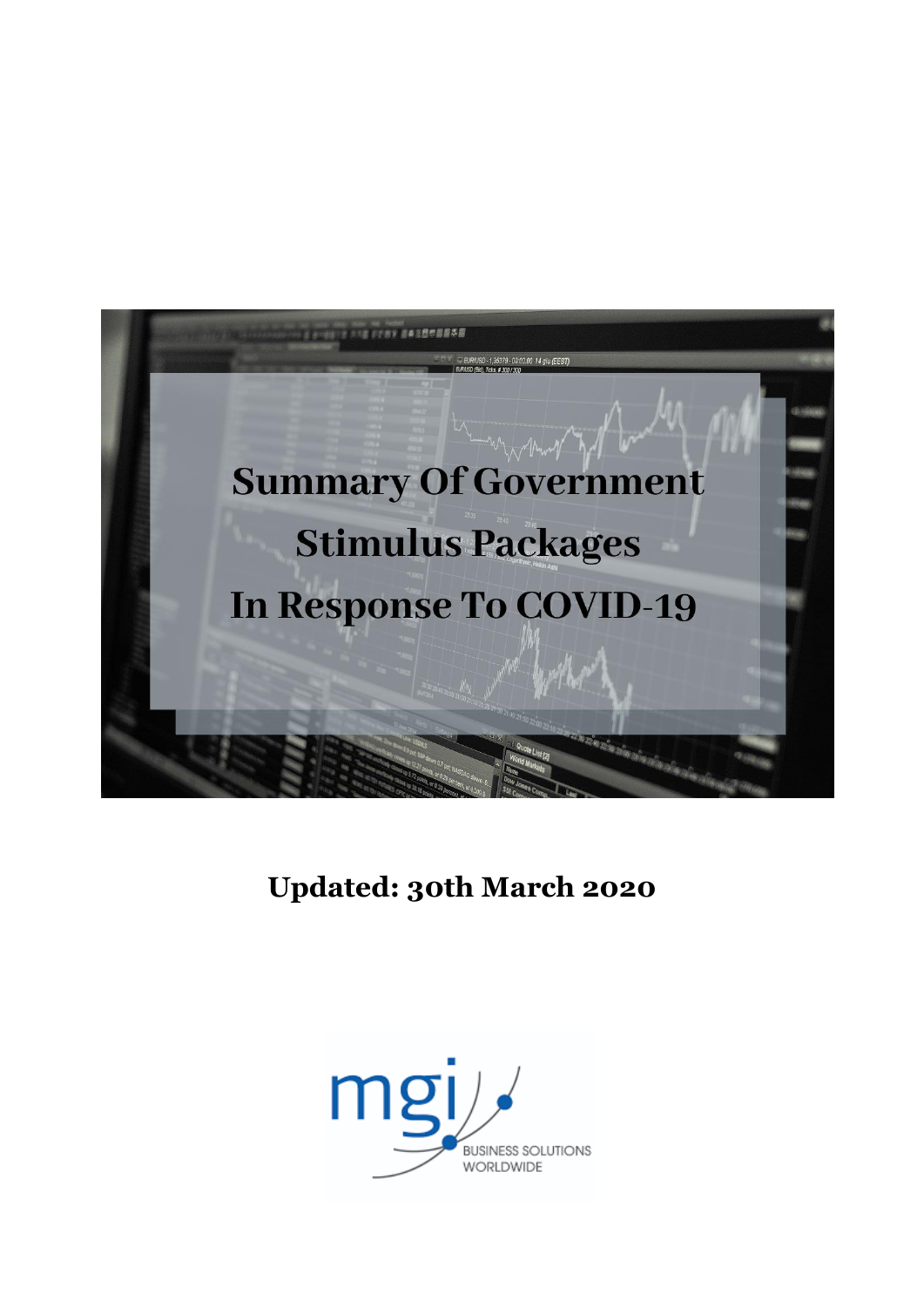## **Summary of Government Stimulus Packages**

## **BUSINESS**

## **Federal Government**

### **Business**

- **JobKeeper Payment for Businesses**
- **PAYG Withholding 'Cash Back'**
- **New Assets & Depreciation**
- **Loan Guarantee**
- **Apprentices and Trainees**
- **Tax Relief**

## **Queensland Government**

- **Payroll Tax**
- **Job Support loans - Interest Free Loans**

### **Other State Concessions**

- **New South Wales**
- **Victoria**
- **Western Australia**
- **Tasmania**
- **•** South Australia

### **Other Concessions**

- **•** Bank Concessions
- **•** Solvency and Creditor Concessions
- **Self-Managed Superannuation Funds**

## **INDIVIDUALS**

### **Federal Government**

**Individuals**

- **Early Access to Superannuation**
- **Minimum Pension Drawdown – Superannuation**
- **Other Concessions**

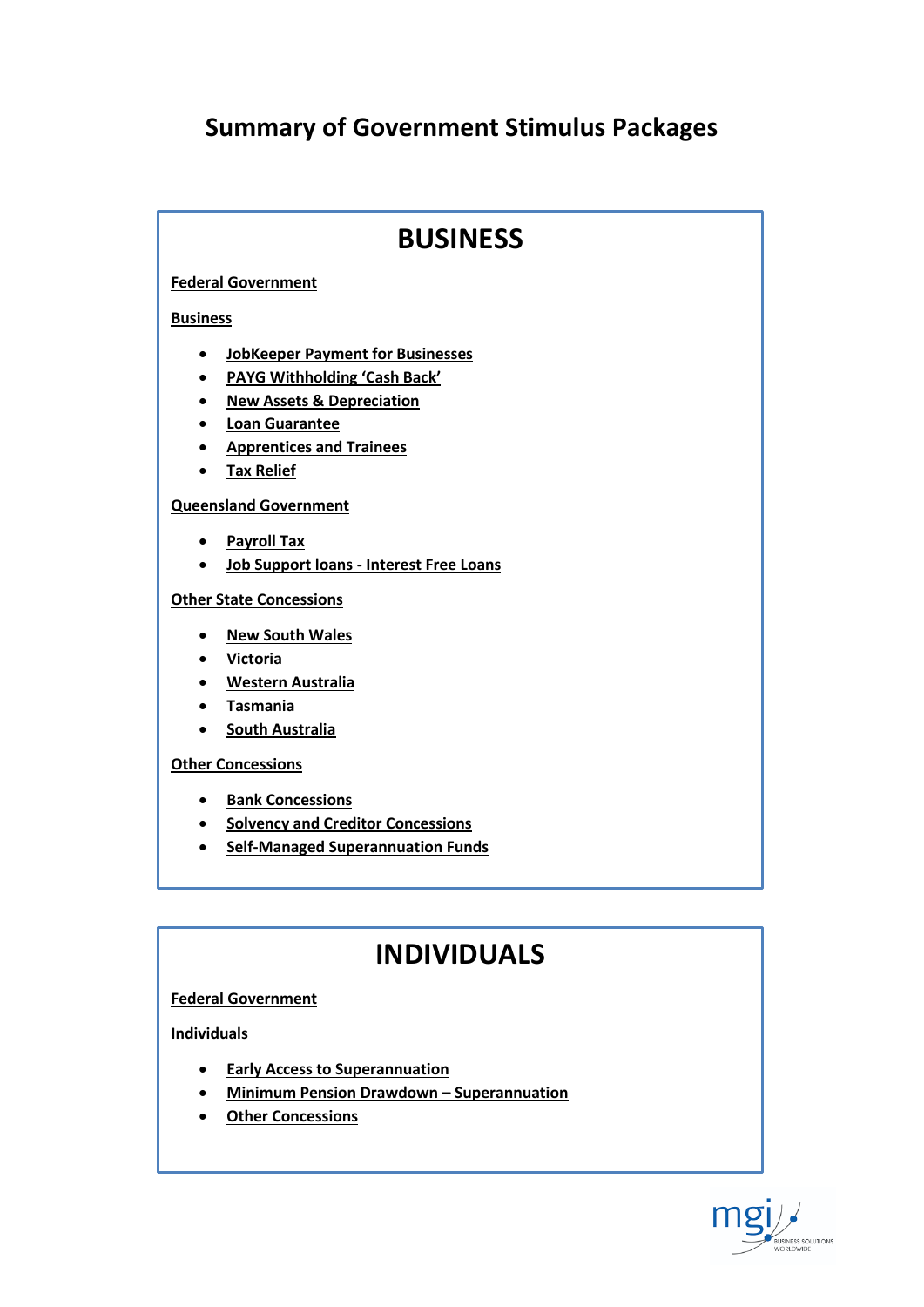## **Federal Government**

## **BUSINESS**

## **JobKeeper Payment for Businesses**

A JobKeeper wage subsidy gives businesses \$1,500 per fortnight per eligible employee to keep people working, for the next 6 months.

This is applicable to all businesses and not-for-profits including soles traders, provided that their turnover has been reduced by 30% or more (if the business turnover' was over \$1 billion, the reduction needs to be 50% or more).

Eligible employees are the following who are over 16 years of age and were on the payroll as at 1 March 2020:

- Full-time workers
- Part-time workers
- Casual employees who have been with their employer for at least 12 months
- Sole traders

Each eligible employee must receive at least \$1,500 per fortnight (before tax). For employees that were already receiving this amount from the employer then their income will not change. For employees that have been receiving less than this amount, the employer will need to top up the payment to the employee up to \$1,500, before tax. And for those employees earning more than this amount, the employer is able to provide them with a top-up.

For most businesses, the ATO will use Single Touch Payroll data to pre-populate the employee details for the business.

Payments will be made starting the first week of May and backdated to 30 March 2020.

Applications are to be made with the Australian Taxation Office. Click on the link below for any updates from the Australian Taxation Office. The Australian Taxation Office will notify each registered business when and how to apply.

<https://www.ato.gov.au/general/gen/JobKeeper-payment/>

## **PAYG Withholding 'Cash Back'**

Eligible Businesses and Not-for-Profits with an annual turnover of less than \$50 million that employ workers between 1 January 2020 and 30 September 2020 may be eligible to receive a cash flow boost of up to \$100,000. This will be split into two payments as follows:

| Payment   | Period                             | <b>Calculation Method</b> | <b>Benefit</b>                                                                            |
|-----------|------------------------------------|---------------------------|-------------------------------------------------------------------------------------------|
| Payment 1 | 1 January 2020 $-$<br>30 June 2020 | 100% of PAYGW             | Paid from 28 April 2020 upon<br>lodgement of your activity<br>statements for that period. |

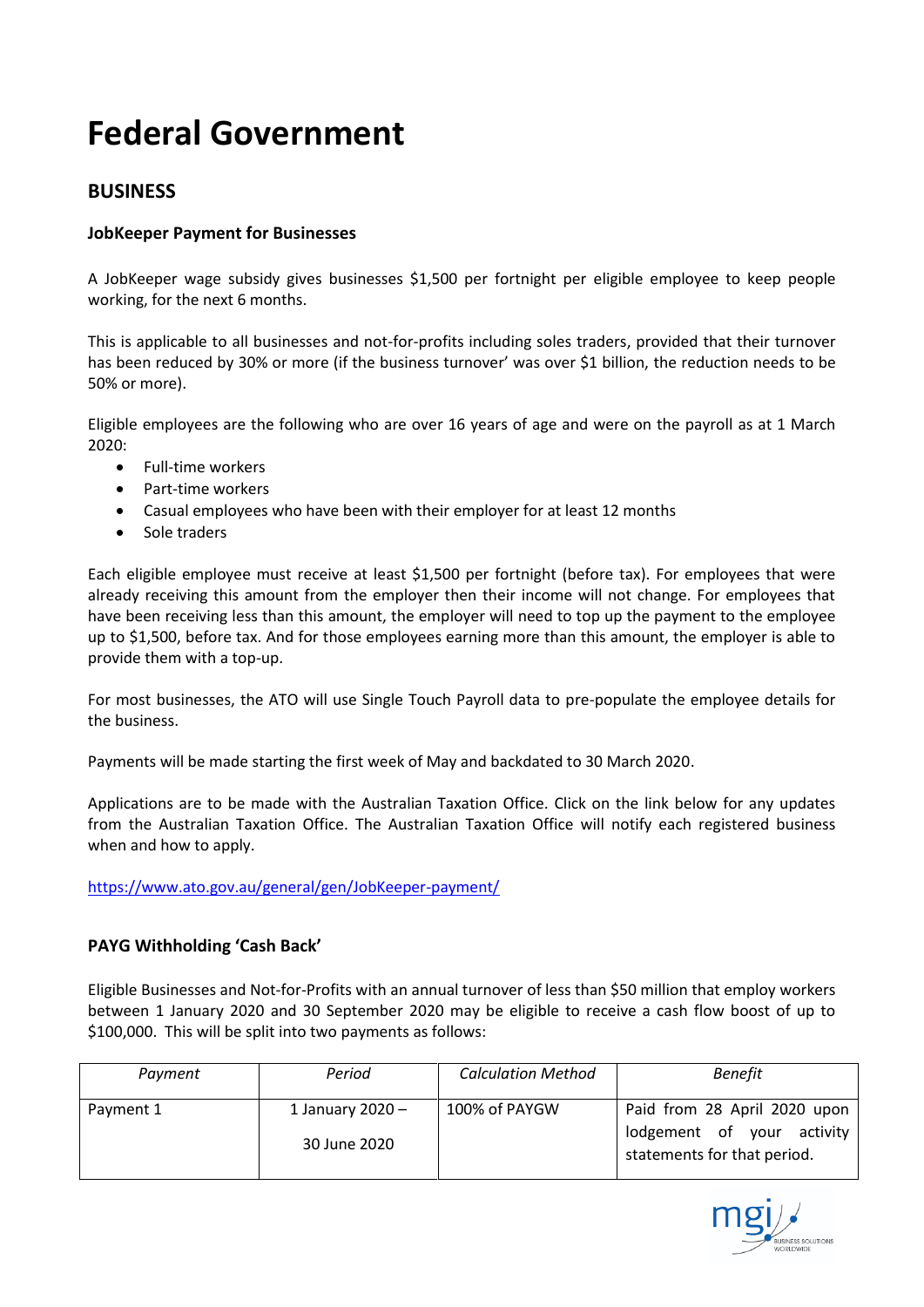|           |                                    |                                       | Capped at \$50,000 for the<br>period, with a minimum of<br>\$10,000                                                        |
|-----------|------------------------------------|---------------------------------------|----------------------------------------------------------------------------------------------------------------------------|
| Payment 2 | 1 July 2020 -<br>30 September 2020 | first<br>payment<br>(see l<br>below). | The total cash back   Capped at \$50,000 for the<br>credit calculated in the $ $ period with a minimum of $ $<br>\$10,000. |

In relation to Payment 2, if you are monthly lodger you will receive an automatic credit of 25% of payment 1 total upon lodgement of your June 2020, July 2020, August 2020 and September 2020 Activity statements.

If you are a quarterly lodger the payment will be made as an automatic credit of 50% of payment 1 total when you lodge the June 2020 activity statement and the remaining 50% when you lodge the September Activity Statement.

If you usually pay dividends as opposed to wages you may consider changing the treatment of your payment.

The credit will be applied to any existing ATO debt first.

### *Examples:*

*1. Monthly PAYG Withholding* 

*An employer has PAYG Withholding of \$10,000 on their March 2020 Business Activity Statement and \$8,000 on each of their April, May and June 2020 statements. They will receive the following credits (refundable if no outstanding liabilities):*

| Payment 1:    |                            |  |
|---------------|----------------------------|--|
| 21 April 2020 | \$30,000                   |  |
| 21 May 2020   | \$8,000                    |  |
| 21 June 2020  | \$8,000                    |  |
| 21 July 2020  | \$4,000 (MAXIMUM \$50,000) |  |
|               |                            |  |

*Payment 2:*

| 21 July 2020      | \$12,500 |
|-------------------|----------|
| 21 August 2020    | \$12,500 |
| 21 September 2020 | \$12,500 |
| 21 October 2020   | \$12,500 |

*2. Quarterly PAYG Withholding*

*An employer has PAYG Withholding of \$30,000 on their March 2020 Business Activity Statement and \$24,000 on their June 2020 Activity Statement. They will receive the following credits (refundable if no outstanding liabilities):*

| Payment 1:    |                             |
|---------------|-----------------------------|
| 28 April 2020 | \$30,000                    |
| 28 July 2020  | \$20,000 (MAXIMUM \$50,000) |

*Payment 2:*

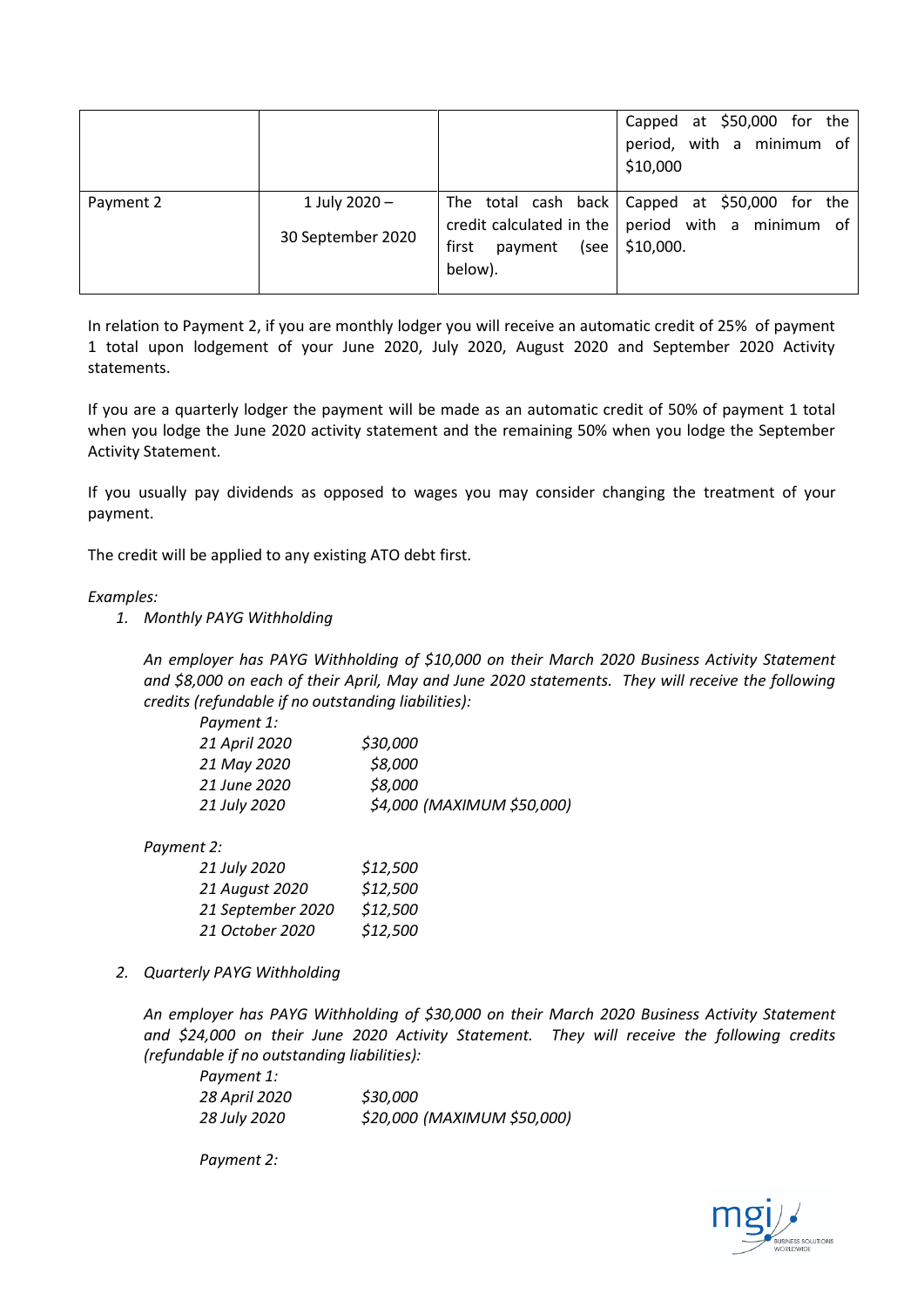| 28 July 2020    | \$25,000 |  |
|-----------------|----------|--|
| 28 October 2020 | \$25,000 |  |

### **New Assets & Depreciation**

The Federal Government has increased the instant asset write off threshold to \$150,000 from 12 March 2020 until 30 June 2020. Businesses with annual turnover of less than \$500 million will have access to this concession.

For eligible businesses other assets (costing more than \$150,000) purchased and installed prior to 30 June 2021 will be able to be depreciated on an accelerated basis with 50% of the asset cost deductible in the year of installation.

### **Loan Guarantee**

The Federal Government is offering to guarantee unsecured loans of up to \$250,000 for a term of up to three years, for loans taken out by small business in the 6 months starting from April 1. Talk to your bank manager about your freezing existing loans repayments and the possibility of applying for more finance given this.

### **Apprentices and Trainees**

Small businesses employing fewer than 20 full-time employees who retain an apprentice or trainee can apply for a wage subsidy on their apprentices/trainees.

This subsidy will come in the form of \$21,000 over three quarters (\$7,000/quarter) between 1 January 2020 and 30 September 2020.

To be eligible, the apprentice or trainee must have been in training as at 1 March 2020.

### **Tax Relief**

If you are having trouble meeting your tax obligations as a result of COVID-19 please don't hesitate to let us know as we can contact the ATO and request the following concessions:

- Deferring payment of Business Activity Statements, Income Tax Liabilities and Fringe Benefits Tax assessments by up to 6 months.
- Allowing businesses to vary PAYG instalment amounts to zero for the March 2020 quarter and claim a refund for any instalments made for the September and December 2019 quarters.
- Remitting interest and penalties incurred after 23 January 2020.
- Establish low interest payment plans for existing debt.
- Changing your activity statement cycle to monthly instead of quarterly if you usually receive GST refunds.

### *You still need to pay superannuation for your employees on time.*

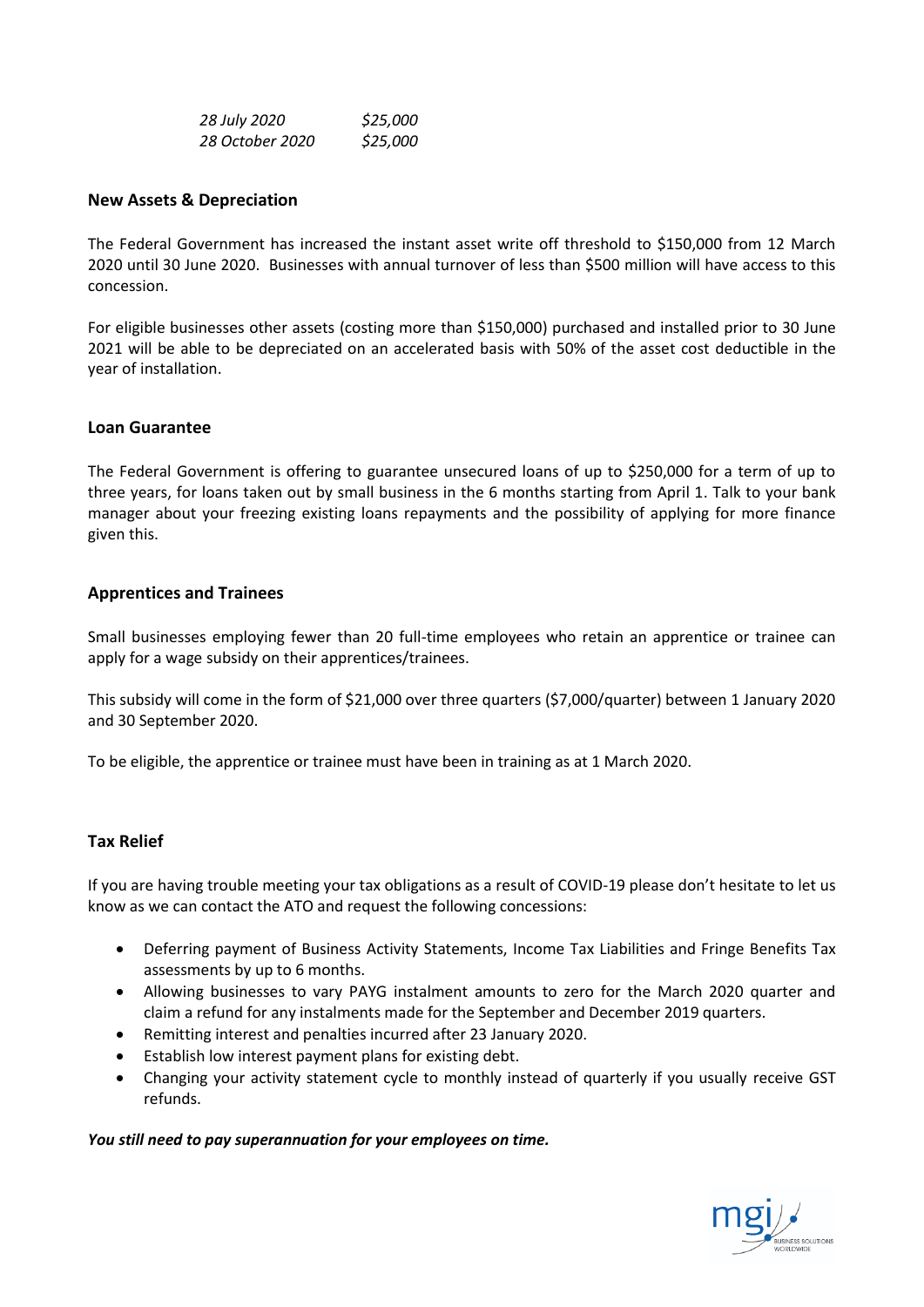## **INDIVIDUALS**

### **Early Access to Superannuation**

Employees, who have been made redundant, or those who have their working hours reduced by 20 per cent or more or sole traders whose businesses have been suspended or see a reduction in turnover by 20 per cent or more will also now be allowed to access up to \$20,000 of their superannuation.

Eligible individuals will be able to apply online through myGov to access up to \$10,000 of their superannuation before 1 July 2020, and be able to access up to a further \$10,000 from 1 July 2020 for approximately three months. We can also assist with the application.

### **Minimum Pension Drawdown – Superannuation**

The minimum drawdown requirements for account-based pensions and similar products will decrease by 50 per cent for the 2019–20 and 2020–21 income years.

### **Available Centrelink Benefits**

#### **Coronavirus Supplement**

An employee who has been stood down without pay, or lost their job will be eligible to apply for the JobSeeker Payment and Youth Allowance benefits.

On 22 March 2020, the Government announced it will provide a temporary Coronavirus Supplement of \$550 a fortnight to new and existing income support recipients from 27 April 2020 for six months. People will receive their usual payment plus \$550 each fortnight for the six month period.

The Coronavirus Supplement will be provided to people receiving:

- JobSeeker Payment (formally Newstart)
- Sickness Allowance
- Youth Allowance for jobseekers
- Parenting Payment Partnered
- Parenting Payment Single
- Partner Allowance
- Sickness Allowance
- Farm Household Allowance.

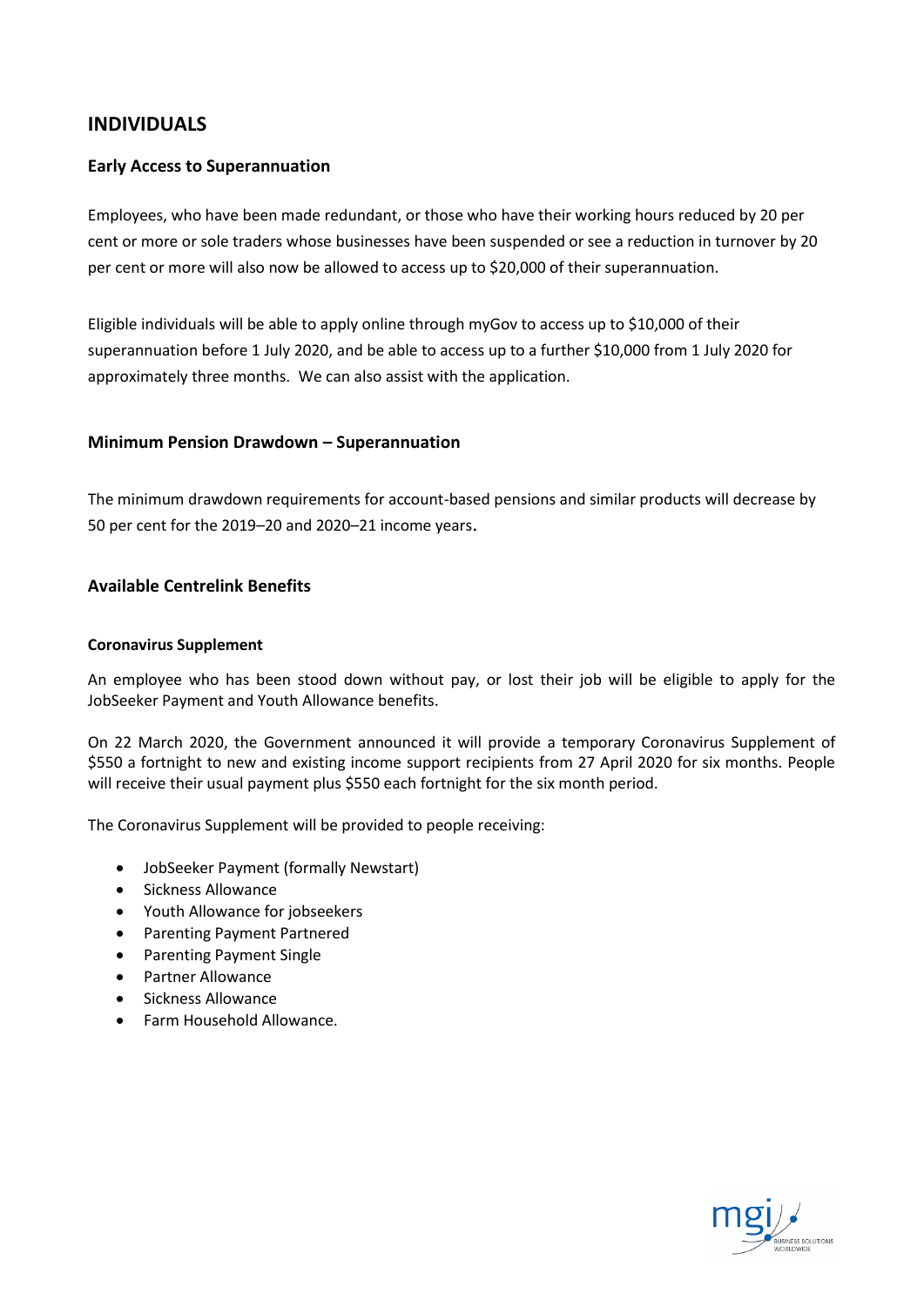### **Expanding Eligibility and Qualification for Payments**

From 27 April 2020, the Government has also put expanded eligibility and qualification criteria in place for six months. Eligibility for JobSeeker Payment and Youth Allowance for jobseekers will also be expanded to assist:

- sole traders and self-employed people. They will be able to meet mutual obligation requirements by continuing to operate their businesses.
- people caring for someone infected or in isolation as a result of contact with Coronavirus.

The Government will temporarily waive, for certain payments:

- the assets test
- the Ordinary Waiting Period (already waived until 12 June 2020)
- the Liquid Assets Waiting Period
- the Seasonal Workers Preclusion Period
- the Newly Arrived Residents Waiting Period.

Also from 27 April 2020, access to payments will become easier with a temporary removal of the requirement for an Employment Separation Certificate, proof of rental arrangements and verification of relationship status.

#### **Economic Support Payments**

Two separate payments of \$750 will be made to people receiving various social security concessions such as the age pension, family tax benefit, Austudy and veterans. The first payment will be available to people who are eligible payment recipients and concession card holders at any time from 12 March 2020 to 13 April 2020. The second payment will be available to people who are eligible payment recipients and concession card holders on 10 July 2020 as long as they do not receive the Coronavirus Supplement with their payment.

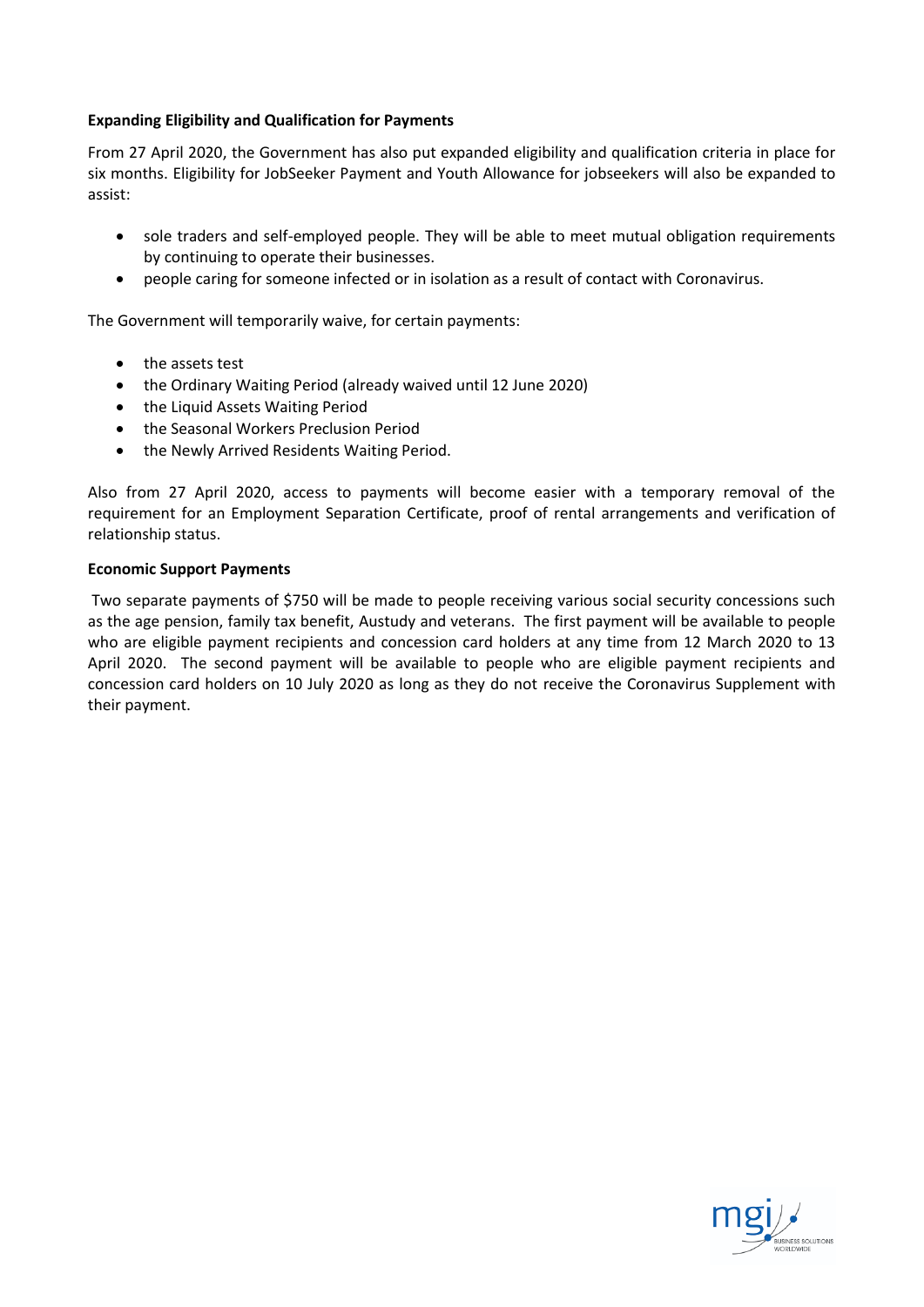# **Queensland Government**

## **Payroll Tax**

If you are an employer (or part of a group of employers) who pays \$6.5 million or less in Australian taxable wages, you may receive an email about a:

- refund of your payroll tax for 2 months
- payroll tax holiday (i.e. no payroll tax to be paid) for 3 months.

You can also apply for a deferral of payroll tax for the 2020 calendar year. (If you have already applied for a deferral, you do not need not re-apply – it will be extended.)

If you do not receive an email, or you are unsure about your eligibility, complete the refund/holiday application form.

If you are an employer (or part of a group of employers) who pays more than \$6.5 million in Australian taxable wages and have been negatively affected (directly or indirectly) by coronavirus, you can apply for a:

- deferral of payroll tax for the 2020 calendar year (If you have already applied for a deferral, you do not need not reapply – it will be extended.)
- refund of your payroll tax for 2 months.

A business is directly or indirectly affected by coronavirus if their current turnover, profit, customers, bookings, retail sales, supply contracts or other factors are negatively affected compared with normal operating conditions.

*You need to register to obtain these concessions***.** *See the "How to apply" section on the linked web page below.*

[https://www.business.qld.gov.au/running-business/employing/payroll-tax/lodging/coronavirus](https://www.business.qld.gov.au/running-business/employing/payroll-tax/lodging/coronavirus-tax-relief)[tax-relief](https://www.business.qld.gov.au/running-business/employing/payroll-tax/lodging/coronavirus-tax-relief)

## **Job Support loans - Interest Free Loans**

Eligible Businesses and Not-for-Profits will be able to apply for an interest free loan of up to \$250,000 from 20 March 2020. The total amount of loans available is capped at \$500 million therefore funding will not be guaranteed to all applicants. The first 12 months will be interest free and the repayment period over 10 months.

There is currently minimal information released in relation to these loans. More information will be available during the week starting 23 March 2020 and can be found on the webpage below.

[http://www.qrida.qld.gov.au/current-programs/covid-19-business-support/queensland-covid19](http://www.qrida.qld.gov.au/current-programs/covid-19-business-support/queensland-covid19-jobs-support-scheme) [jobs-support-scheme](http://www.qrida.qld.gov.au/current-programs/covid-19-business-support/queensland-covid19-jobs-support-scheme)

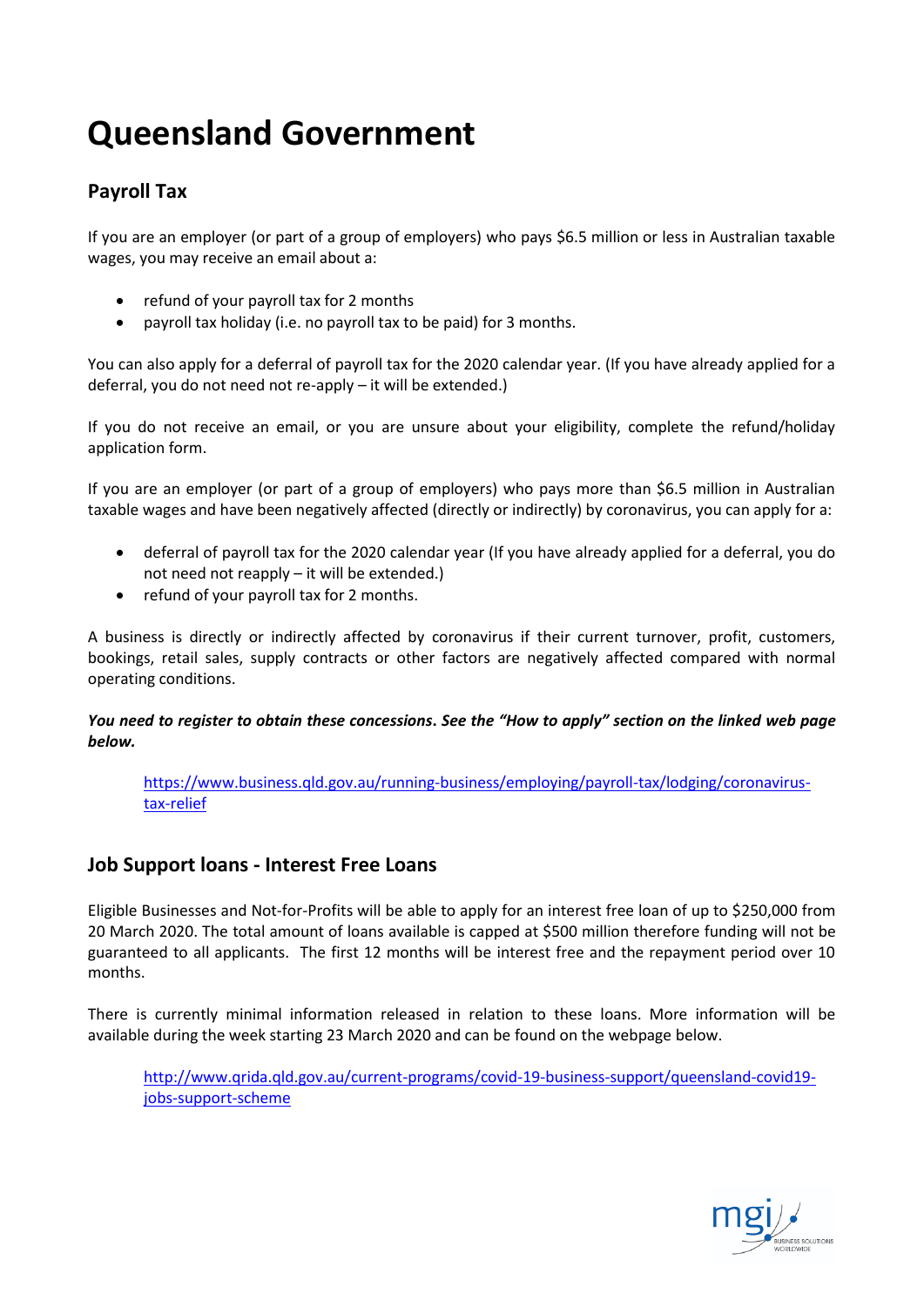# **Other State Concessions**

## **NEW SOUTH WALES**

## **Payroll Tax**

- Annual tax liability reduced by 25% when you lodge your annual reconciliation which is due 28 July.
- No Payment required on monthly payroll tax returns for March, April or May 2020.
- No Need to apply for the above.

## **Other Stimulus**

 Waiver of some charges and licencing fees for small businesses including bars, cafes, restaurants and tradespeople.

## **VICTORIA**

## **Payroll Tax**

- Businesses with annual taxable wages up to \$3 Million will have their payroll tax for the 2019-20 financial year waived.
- Business are still required to lodge returns but not required to make payment.
- The Victorian Office of State Revenue will directly contact eligible businesses to reimburse them for payroll tax already made in the 2020 year.
- No need to apply for the above.

## **WESTERN AUSTRALIA**

## **Payroll Tax**

- Payroll Tax threshold increased to \$1 million on 1 July 2020.
- Monthly lodgers who pay \$7.5 million or less in Australian taxable wages can apply to defer their monthly payroll tax payments until 21 July 2020
- A one off grant of \$17,500 will be available for all employers whose annual Australian taxable wages are more than \$1 million and up to \$4 million. You do not need to apply for the grant. Cheques will be issued from July.

## **Other Stimulus**

- A freeze will be placed on household fees and charges, including electricity, water, motor vehicle charges, the emergency services levy and public transport fares
- The Energy Assistance Package (EAP) in payment will increase from \$300 to \$600 for eligible concession card-holders.

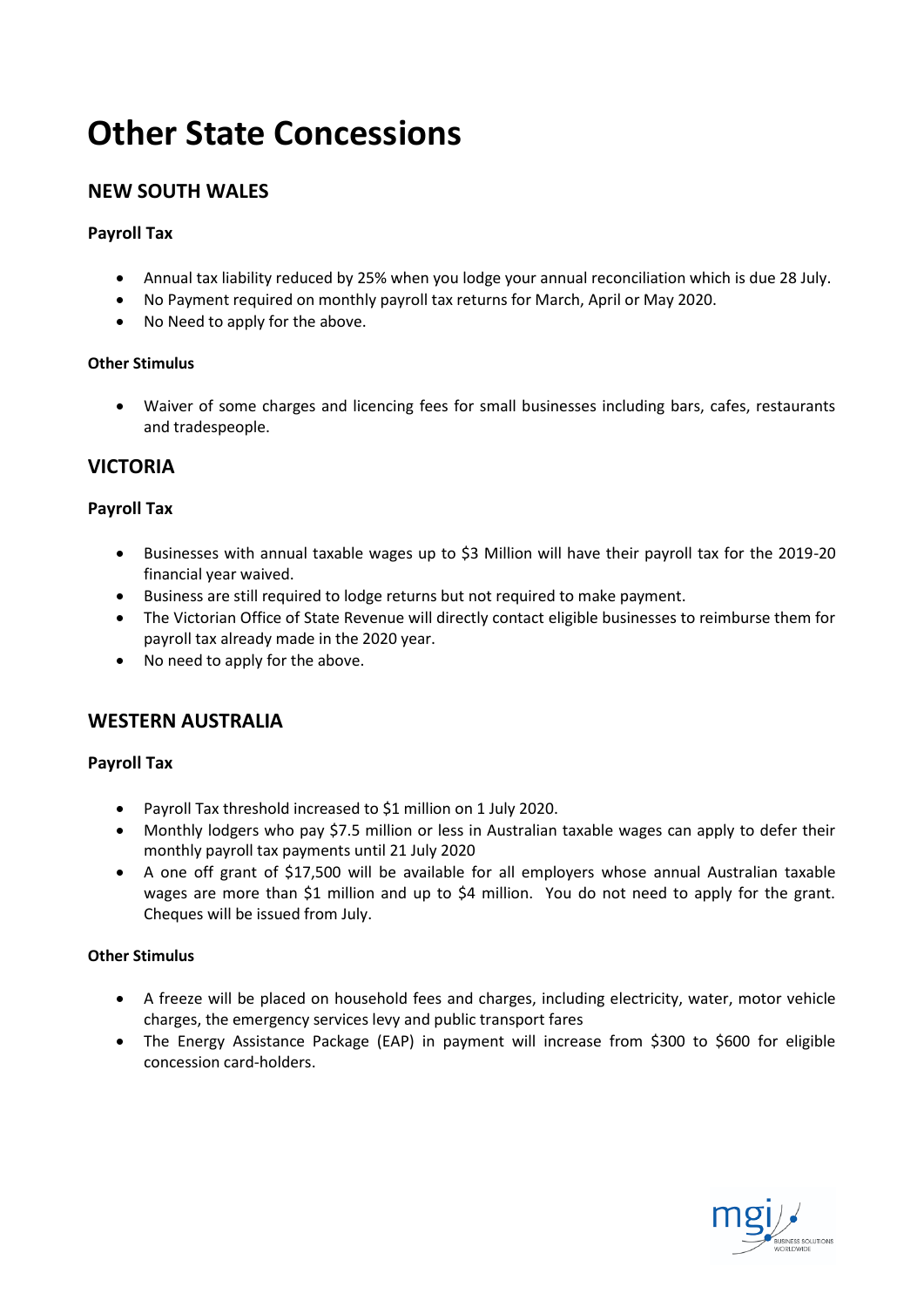## **TASMANIA**

## **Interest Free Loans**

- \$20 Million in interest free loans available to small businesses in the hospitality, tourism, seafood production and export sectors.
- Businesses with turnover less than \$5 milion will be eligible.
- Loans will be interest free for three years.

## **Payroll Tax**

- Payroll tax waiver available for businesses in the hospitality, tourism and seafood industries and will apply for the last four months of the 2020 financial year.
- Other businesses with payrolls of up to \$5 million will also be able to apply for a waiver, dependant on how significantly the virus has affected business.

## **South Australia**

## **Land Tax**

- Businesses and individuals paying land tax quarterly in 2019-20 will be able to defer payment of their third and fourth quarter instalments for up to six months.
- Businesses and individuals will be sent their land tax notices of assessment as usual, with information provided on how the deferral will be administered.

## **Payroll Tax**

- Business groups with annual Australian grouped wages of up to \$4 million will receive a six month payroll tax waiver (for the return periods of March 2020 to August 2020).
- Monthly payroll tax returns must still be lodged to capture wages for the month, with no payment to be made.

## **Business and Jobs Support Fund**

- A fund to support individual businesses and industry sectors directly affected by coronavirus, and face potential collapse – and the loss of thousands of jobs – as a result
- Contact this email address for any assistance how to apply [businessandjobssupportfund@sa.gov.au](mailto:businessandjobssupportfund@sa.gov.au)

## **Community and Jobs Fund**

- A fund to support community organisations, sporting, arts and recreational bodies, non-profit organisations as well as some industry sectors whose operations have been impacted by the coronavirus
- Will also help with training of South Australians seeking new skills and employment and to assist organisations meet increased demand for services including emergency relief.
- Contact this email address for any assistance how to apply [communityandjobssupportfund@sa.gov.au](mailto:communityandjobssupportfund@sa.gov.au)

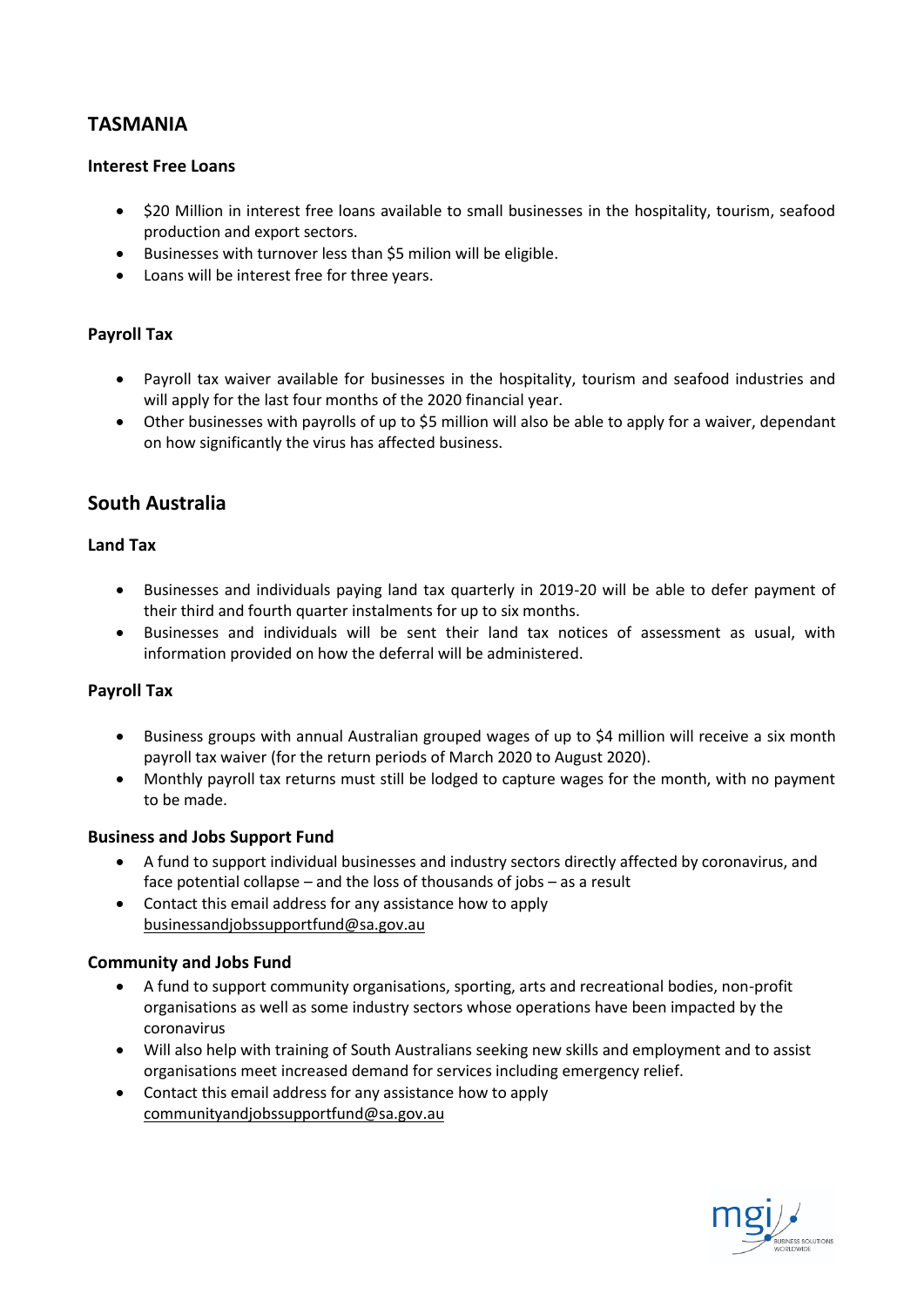# **Other Concessions**

## **Bank Concessions**

- The major banks will suspend principal and interest loan repayments for distressed small-business customers for six months. They will also extend this initiate to distressed home loan customer's allowing them to defer repayments for up to six months. Each bank has also announced its own concessions to customers including reduced interest rates. Loans of up to \$10 million are eligible compared to \$3 million previously.
- In addition, to be eligible for deferment, the customer's business must be affected by the COVID-19 outbreak, they must be current in terms of existing facilities 90 days prior to applying, and interest will be capitalised, which means either the term of the loan will be extended or repayments will increase once the deferral period ends.
- Commercial landlords with loans of up to \$10 million will be eligible for six months' repayment relief, but to be eligible they must agree they will not evict any any tenant who is in arrears because of COVID-19.

## **Solvency and Creditor Concessions**

- Directors will now be temporarily relived of their duty to prevent insolvent trading with respect to any debt incurred in the ordinary course of the company's business, with the measure set to run for six months. Cases of dishonesty and fraud will still be subject to criminal penalties. Any debts incurred by the company will still be payable by the company,
- The government will increase the current minimum threshold for creditors issuing statutory demand on a company from \$2,000 to \$20,000 for six months.
- The statutory time frame for a company to respond to a statutory demand will also be extended temporarily from 21 days to six months.
- The threshold for the minimum amount of debt required for a creditor to initiate bankruptcy proceedings against a debtor will temporarily increase from its current level of \$5,000 to \$20,000.
- The time a debtor has to respond to a bankruptcy notice will be temporarily increased from 21 days to six months.